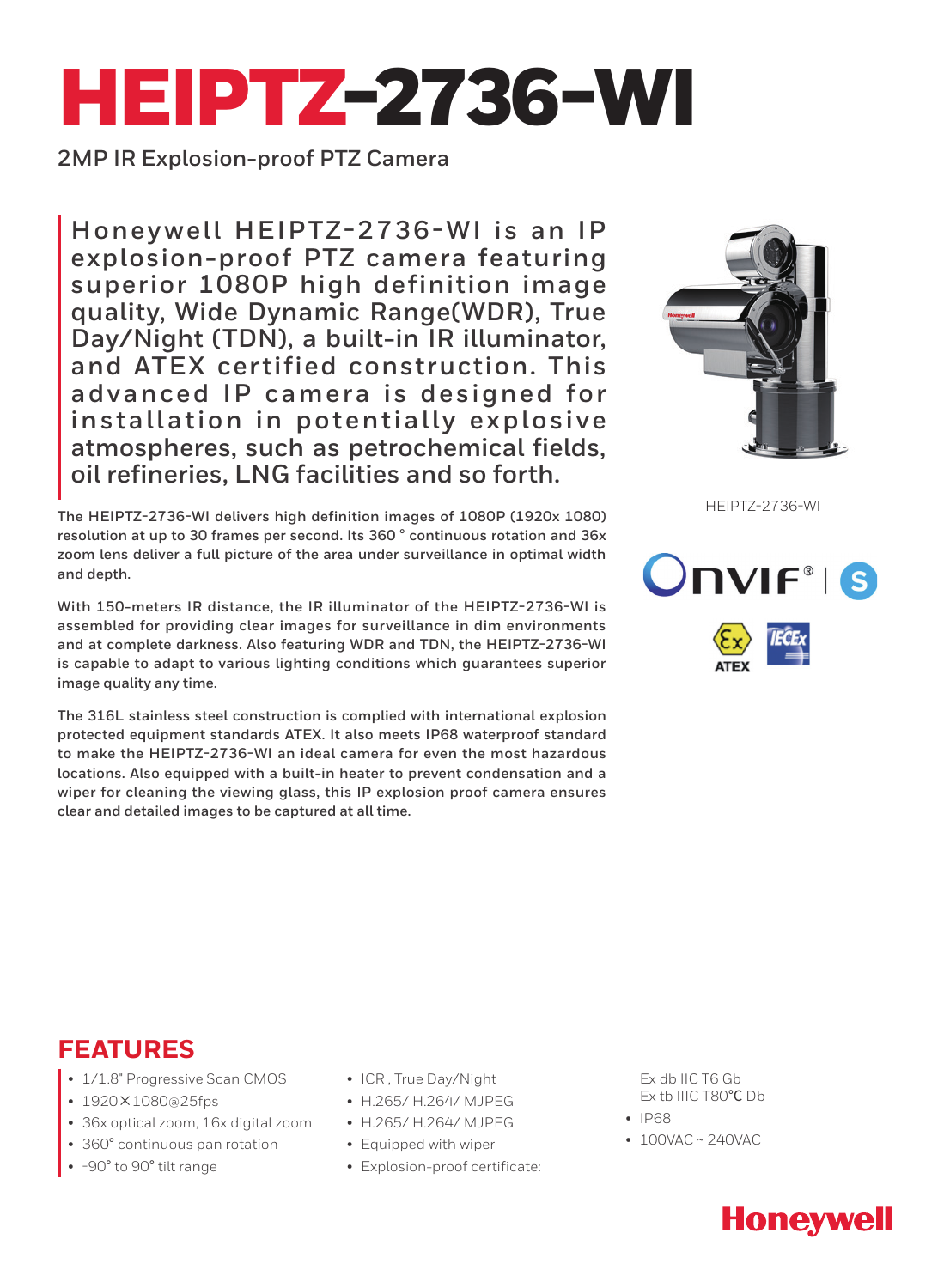## **SPECIFICATIONS**

| Model                  | HEIPTZ-2736-WI                                                                                                                                |
|------------------------|-----------------------------------------------------------------------------------------------------------------------------------------------|
| Image Sensor           | 1/1.8" Progressive Scan CMOS                                                                                                                  |
| Min. Illumination      | Color: 0.002Lux@F1.5(AGC On), B/W: 0.0002Lux@F1.5(AGC On), 0Lux (IR ON)                                                                       |
| Shutter Speed          | $1 \sim 1/30,000$ sec                                                                                                                         |
| Day/Night              | IR Cut Filter                                                                                                                                 |
| Image Enhancement      | 120dB WDR, HLC/BLC/3D DNR/Defog/EIS/Regional Exposure/Regional Focus                                                                          |
| Focus Mode             | Auto/ Semi-auto/ Manual                                                                                                                       |
| Focal Length           | 5.7 ~ 205mm, 36x optical zoom                                                                                                                 |
| Digital Zoom           | 16x                                                                                                                                           |
| <b>FOV</b>             | Horizontal: $59.8^{\circ} \sim 2^{\circ}$ , Vertical $35^{\circ} \sim 1.1^{\circ}$ (wide-tele)                                                |
| Aperture               | $F1.4 \sim F4.5$                                                                                                                              |
| IR Distance            | 150m, Smart IR                                                                                                                                |
| PTZ                    |                                                                                                                                               |
| Pan Angle              | $0 - 360^\circ$ endless                                                                                                                       |
| Pan Speed              | 0.1° ~ 50° /s configurable; Preset speed: 50° /s                                                                                              |
| Tilt Angle             | $-90^{\circ} \sim 90^{\circ}$                                                                                                                 |
| <b>Tilt Speed</b>      | $0.1^{\circ}$ ~ 40° /s configurable; Preset speed: 40° /s                                                                                     |
| Presets                | 300                                                                                                                                           |
| Patrol Scan            | 8 Patrols, up to 32 presets for each patrol                                                                                                   |
| Pattern Scan           | 4 Pattern scans                                                                                                                               |
| Power-off Memory       | Support                                                                                                                                       |
|                        |                                                                                                                                               |
| Encoding               |                                                                                                                                               |
| Video Encoding         | H.265/H.264/MJPEG(Main stream is not supported)                                                                                               |
| Max. Resolution        | Main-Stream: 1920×1080@25fps, Sub-Stream: 704×576@25fps, Third-Stream: 1280×960@25fps                                                         |
| H.265 Profile          | Main Profile                                                                                                                                  |
| H.264 Profile          | Baseline Profile/ Main Profile / High Profile                                                                                                 |
| Video Bitrate          | 32Kbps-16Mbps                                                                                                                                 |
| Audio Encoding         | G.711                                                                                                                                         |
| Video Analysis         |                                                                                                                                               |
| Event Detection        | Motion Detection, Video Tampering Detection, Line Crossing Detection                                                                          |
| Network                |                                                                                                                                               |
| Protocols              | IPv4/IPv6, HTTP, HTTPS, 802.1x, Qos, FTP, SMTP, UPnP, SNMP, DNS, DDNS, NTP, RTSP, RTCP, RTP, TCP/IP, UDP,<br>IGMP, ICMP, DHCP, PPPoE, Bonjour |
| Integration Interface  | ONVIF                                                                                                                                         |
| Web Browser            | IE8 and above                                                                                                                                 |
| Simultaneous Live View | Up to 20 channels                                                                                                                             |
| Security               | User authentication, HTTPS encryption, IEEE 802.1X, IP address filtering                                                                      |
| Interface              |                                                                                                                                               |
| Alarm Interface        | 7-ch alarm input/2-ch alarm output                                                                                                            |
| Network Interface      | 1x RJ45, 10M/100M                                                                                                                             |
| Audio                  | 1-ch audio input/1-ch audio output                                                                                                            |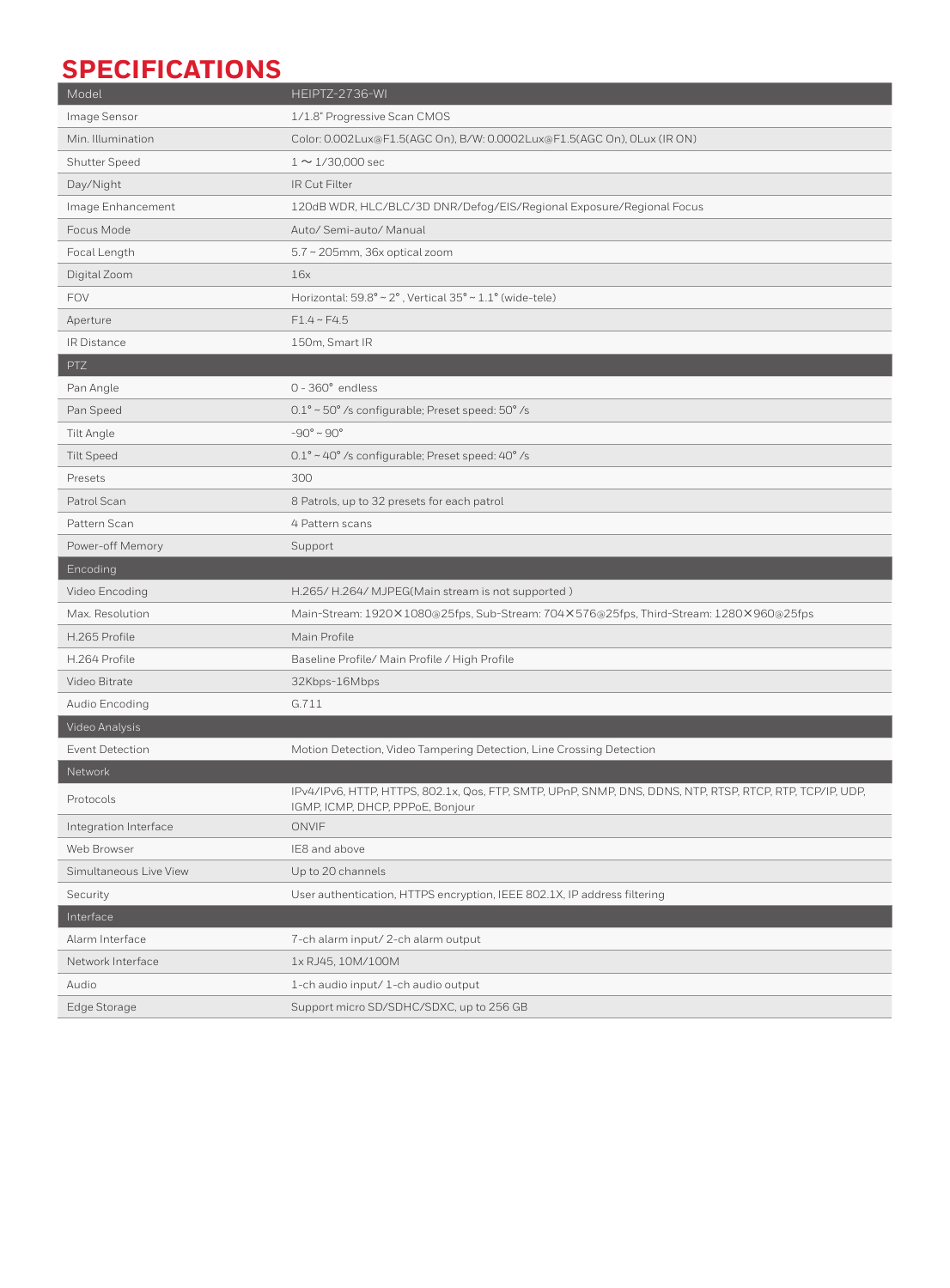| Model                        | HEIPTZ-2736-WI                         |
|------------------------------|----------------------------------------|
| General                      |                                        |
| <b>Operating Temperature</b> | $-40^{\circ}$ C $\sim$ 60 $^{\circ}$ C |
| <b>Operating Humidity</b>    | ≤90% (non-condensing)                  |
| Protection Level             | <b>IP68</b>                            |
| Power                        | 100VAC~240VAC                          |
| Power consumption            | 100W(Max.)                             |
| Enclosure Material           | Stainless Steel 316L                   |
| Explosion-proof Certificate  | TUV 18 ATEX 8308, IECEx TUR 18.0065    |
| Dimensions                   | 440(L) x 258(W) x 510(H) mm            |
| Weight                       | 36.7kg                                 |

Note: Honeywell reserves the right, without notification, to make changes in product design or specifications.

#### **Dimension (mm)**





Unit: mm

### **Accessories**